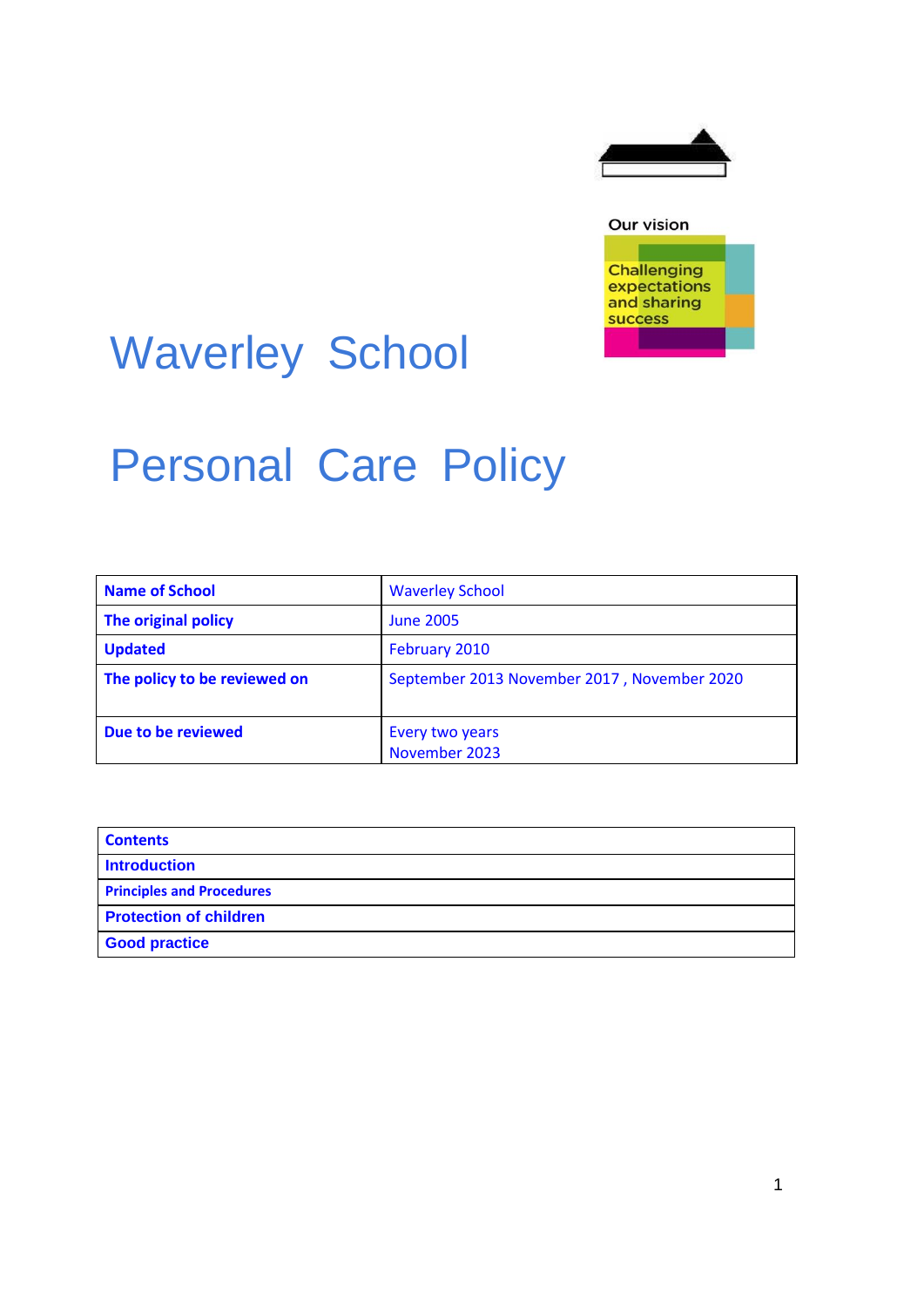**Introduction** Waverley School is committed to ensuring that all staff responsible for the personal care of children and young people will always undertake their duties in a professional manner. We recognise that there is a need to treat all children and young people with respect when personal care is given. No child or young person should be attended to in a way that causes distress, embarrassment or pain.

**The Definition of personal care** is any care which involves washing, touching, or carrying out an invasive procedure (such as cleaning up after a child has soiled him/herself) to personal areas. In most cases such care will involve procedures to do with personal hygiene and the cleaning of equipment associated with the process as part of a staff member's duty of care. In the cases of a specific procedure only staff suitably trained and assessed as competent should undertake the procedure (e.g.the administration of rectal diazepam).

**Our approach to best practice** the management of all children with personal care needs will be carefully planned. The child or young person who requires personal care is always treated with respect; the child or young person's welfare and dignity is of paramount importance. Staff who provide personal care are

trained to do so (including Child Protection and Moving and Handling) and are fully aware of best practice. Suitable equipment and facilities are provided to assist with children who need special arrangements following assessment from the school's risk assessor. Staff will be supported to adapt their practice in relation to the needs of individual children taking into account developmental changes such as the onset of puberty and menstruation. The child or young person will be supported to achieve the highest level of autonomy that is possible given their age and ability. Staff will encourage each child or young person to do as much for him/herself as he/she can. This may mean, for example, giving the child responsibility for washing themselves. Each child or young person's right to privacy will be respected. Careful consideration will be given to each child's/young person's situation to determine how many carers might need to be present when a child has personal care i.e. going to the toilet. A small number of our pupils can use the toilet independently but where a pupil needs support, In most cases one child will be supported for by two adults (particularly older students as manual handling risk assessments are likely to recommend two adults), unless there is a sound reason for having more adults present. Younger pupils may be supported by one adult, but it would be within and area where other adults are present should further support be required. All members of staff will use sensitive and appropriate language to describe and explain personal care arrangements. We will not, for example, talk about "toileting" or refer to the pupil's personal care needs in front of others. We will not talk over pupils' heads about personal care arrangements. We do not use unnecessary touch and keep touch to a minimum. We ensure doors are closed to ensure children and young people are not exposed. WE WILL ALWAYS TREAT OUR PUPILS WITH DIGNITY AND RESPECT.